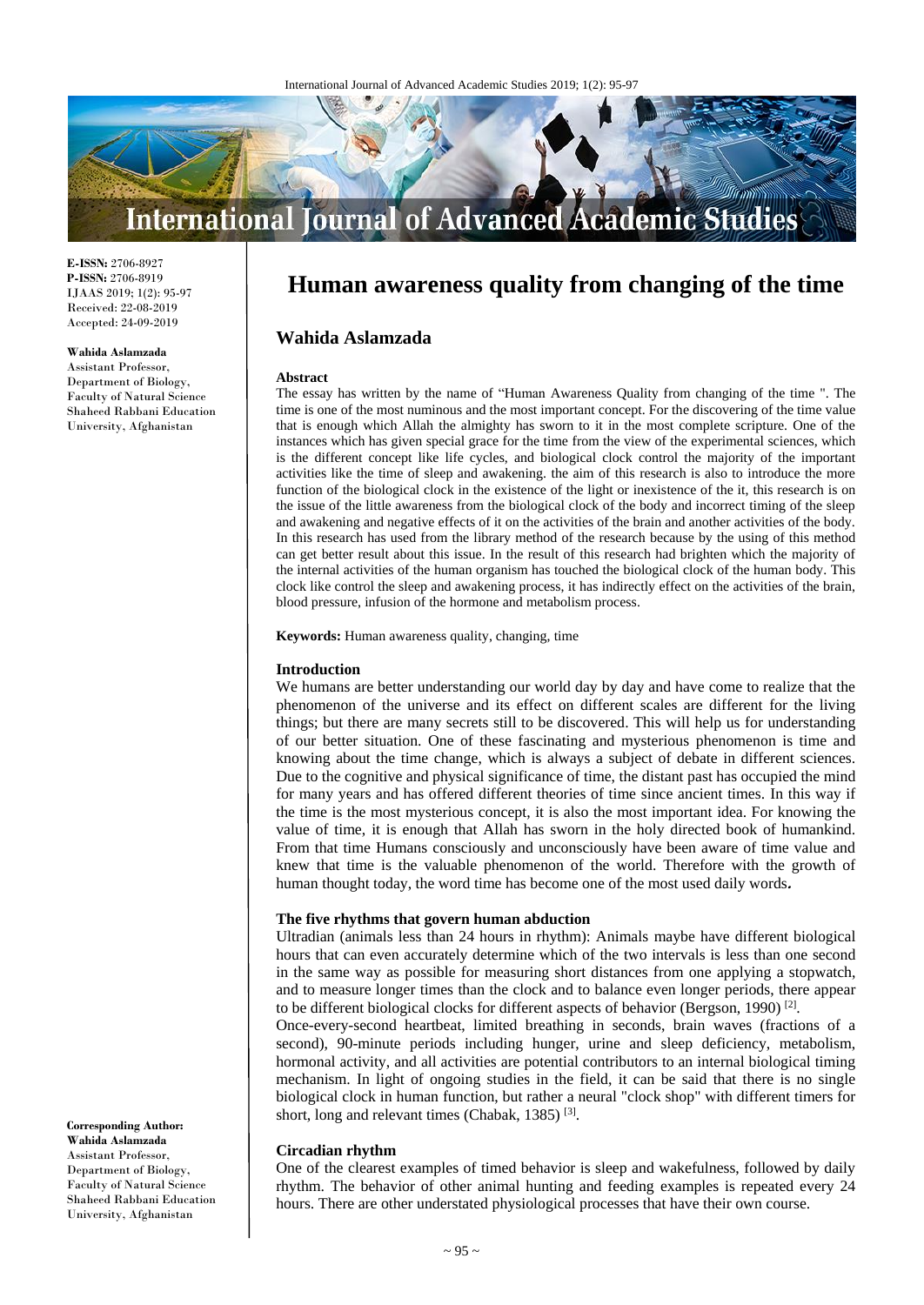In humans and many animals, it reflects day and night variations, such as the degree of body heat in the coldest time of the night and the hottest time in the afternoon; A type of control expressed by an internal biological clock (Ekhtyari, 1390) [4] .

# **Circa Seption (seven day rhythm)**

It includes heart rate, blood pressure, and body temperature and hormone levels again. Even body transplant rejection rates increase every seven days.

# **Circa triginatan (One month rhythm)**

This rhythm encompasses the regular cycle. A regular menstrual period lasts on average (29) days, which is consistent with the lunar cycle.

#### **Circa Annual (One year rhythm)**

In this rhythm, for example, depressions develop during the winter season, or the children grow older in the summer. Also, pregnancy and childbirth can also include this rhythm.

#### **The origin of the biological clock**

All living things on earth, from the algies to the human have been evolved to be in coordination with the spin of the earth and it's day and night. Biological clocks help living things not get caught up in the sunrise or sunset; but how are these clocks created in our bodies and other living things? How evolution and natural selection did organize it during millions of years? New research addresses these big questions.

It seems like there is a big clock in the human brain. It can coordinate his sleep and waking time with the lightness of the environment; but apparently rather than the big clock in the brain, there are other clocks in our body. A Baron Barm halm, a chronobiologist at the University of Glaskow in Scotland, says: there clock in our liver, glands, spleen and even in body fluids.

Biological clocks are very important. Now the question is why these clocks remain secret and what are the scientists' views on the origin of these clocks? Many scientists are in favor of the idea that different living things have independently made their biological clocks. The living creatures may have done this to protect their vulnerable D.N.A from destructive rays under the red sun, but some other researchers think they must have a clock. This watch is perfect for keeping cells away from harmful substances and providing them with other benefits.

Biological clocks are not round and do not have a clock. These are made up of R.N.A molecules and proteins. At specific times of the day, specific protein clocks are activated to produce the messenger R.N.A molecules. These molecules are used by the cells to make other protein clocks. Eventually, the amount of protein clocks reaches the point where the construction of the R.N.A messenger stops. These protein clocks are degraded by other proteins and lost; they are lower than the cutoff level of the R.N.A messenger molecule. Thus the re-production of the R.N.A messenger begins and this era continues. Living creatures, such as cyanobacteria, samurai, plants, and insects have their own biological clocks, and the time of the protein clocks of these organisms is very different from one another. However, they all take day and night as an indicator. R.N.A uses messenger to make other proteins.

#### **How Clock Jeans Work**

Clocks are made of proteins that are involved in the regulation of circadian rhythms. Identification of these jeans has begun (40) years ago. In 1970 (Konoka and Benzer) identified three types of mutated fruit flies that had abnormal circadian rhythms. Subsequent research has shown that all three mutations were related to a Gini Loux called Period. Period gins (PER) produce the highest amount of protein, near dusk and the lowest amount at the beginning of the day. In the fruit flies CLK () and (cyc) jeans (Period) are activated, and there is a time-named gin. The proteins (PER and Time) combine to accumulate in the nucleus of cells, disabling the genes (cyc and clk). As a result, the time-per-turn is switched off and the production of proteins (PER and TIM) is stopped and the CIR CYC is restarted by the reduction of PER and tim, and a new daily period begins. This era of mammals is a little complicated. CLK (CYC) works with a gin called (Bmal), and mammals still have three types of gin (Per) (Langstaff, 1387)<sup>[7]</sup>.

#### **Biological clock donor**

In common knowledge, we say that Zeitgeber is the primary. There is ample evidence that the inner clock is lit with light. In its brief flash of light, the biological clock of an adult animal's body darkens again, pushes it forward or backward. It is related to the fact that when the light exposure occurs. However, if no light is normal, other environmental stimuli, such as daily heat fluctuations as timers, may internalize the timer. These stimuli in the environment (brightness, darkness, temperature, and air humidity) are rated as circadian timers; it should be noted that in some mammals the concentration of maternal hormone is the first timer that regulates fetal growth (Khuda Panahi, 1393)<sup>[5]</sup>.

## **The mechanism of biological clock function**

# **The following members share the biological clock setting:**

## **Suprachiasmic Nucleus (SCN) nucleus**

In mammals, there is a pair of very small neurons in the hypothalamus called supra-axiomatic nuclei; each supraecosystem has a volume of (0.3) m3. Its neurons are cerebral plexuses and are very small. If the supraecosystemic nuclei stimulates as electrical stimuli, the biological epoch will shift in an unpredictable way. If both super-ecosystemic destruction of biological activities of physical activity such as sleep, wake, eat and drink are destroyed. Since the behavior is usually based on light and dark times, there must be a neuro-sensitive mechanism that regulates the brain clock. The supra-axasympathetic nucleus of this task operates through the hypothalamic retinal tract. The retinal ganglion axons of the axons directly interact synaptically with the dendrites of the supra-axiomatic nuclei. So, retinal shocks are essential to regulate sleep and wakefulness in order to adapt to day and night shifts. Records of the activity of supra-axiomatic nuclei show that many of them are responsive to light. Unlike visual neurons, supra-axiomatic neurons have a large non-selective receptor field that responds to the brightness of optical stimuli. The potential of the activity of supra-axiomatic nuclei is like clockwise, when clock does not exist, clock fails, but time detection is difficult (Barnes, 1387)<sup>[1]</sup>.